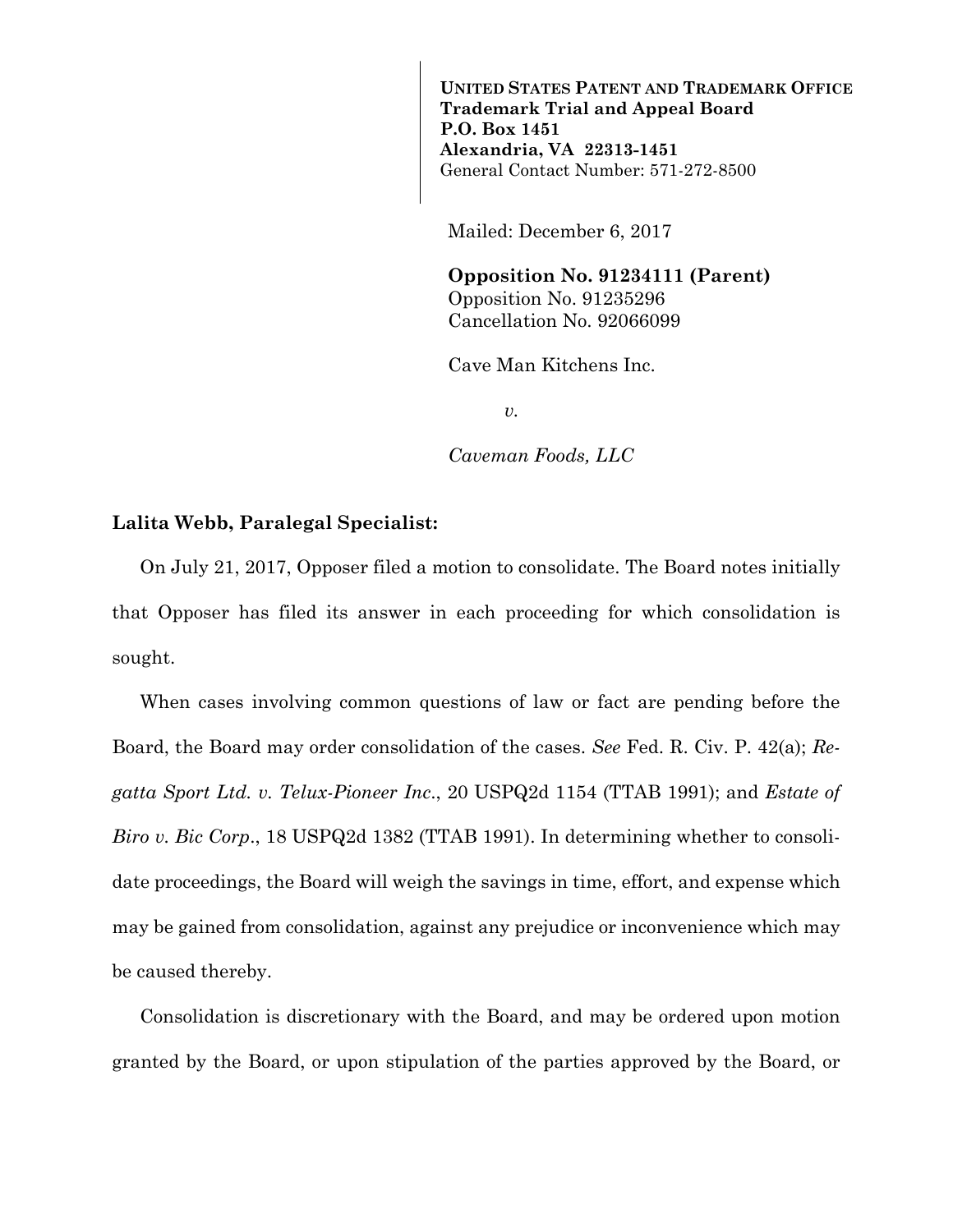upon the Board's own initiative. *See, e.g.*, *Hilson Research Inc. v. Society for Human Resource Management*, 27 USPQ2d 1423 (TTAB 1993).

The parties to these proceedings are identical, and the issues are similar or related. Accordingly, the motion to consolidate is granted. Opposition No. 91234111, Opposition No. 91235296, and Cancellation No. 92066099 are hereby consolidated and may be presented on the same record and briefs. *See Hilson Research Inc. v. Society for Human Resource Management*, *supra*; and *Helene Curtis Industries Inc. v. Suave Shoe Corp.*, 13 USPQ2d 1618 (TTAB 1989).

The Board file will be maintained in Opposition No. **91234111** as the "parent case." From this point on, only a single copy of all motions and submissions should be filed, and each submission should be filed in the parent case only, but caption all consolidated proceeding numbers, listing and identifying the "parent case" first.1

Despite being consolidated, each proceeding retains its separate character and requires entry of a separate judgment. The decision on the consolidated cases shall take into account any differences in the issues raised by the respective pleadings; a copy of the decision shall be placed in each proceeding file.

Upon consolidation, the Board will reset dates for the consolidated proceeding, usually by adopting the dates as set in the most recently instituted of the cases being

i<br>L

<sup>&</sup>lt;sup>1</sup> The parties should promptly inform the Board of any other Board proceedings or related cases within the meaning of Fed. R. Civ. P. 42, so that the Board can consider whether further consolidation is appropriate.